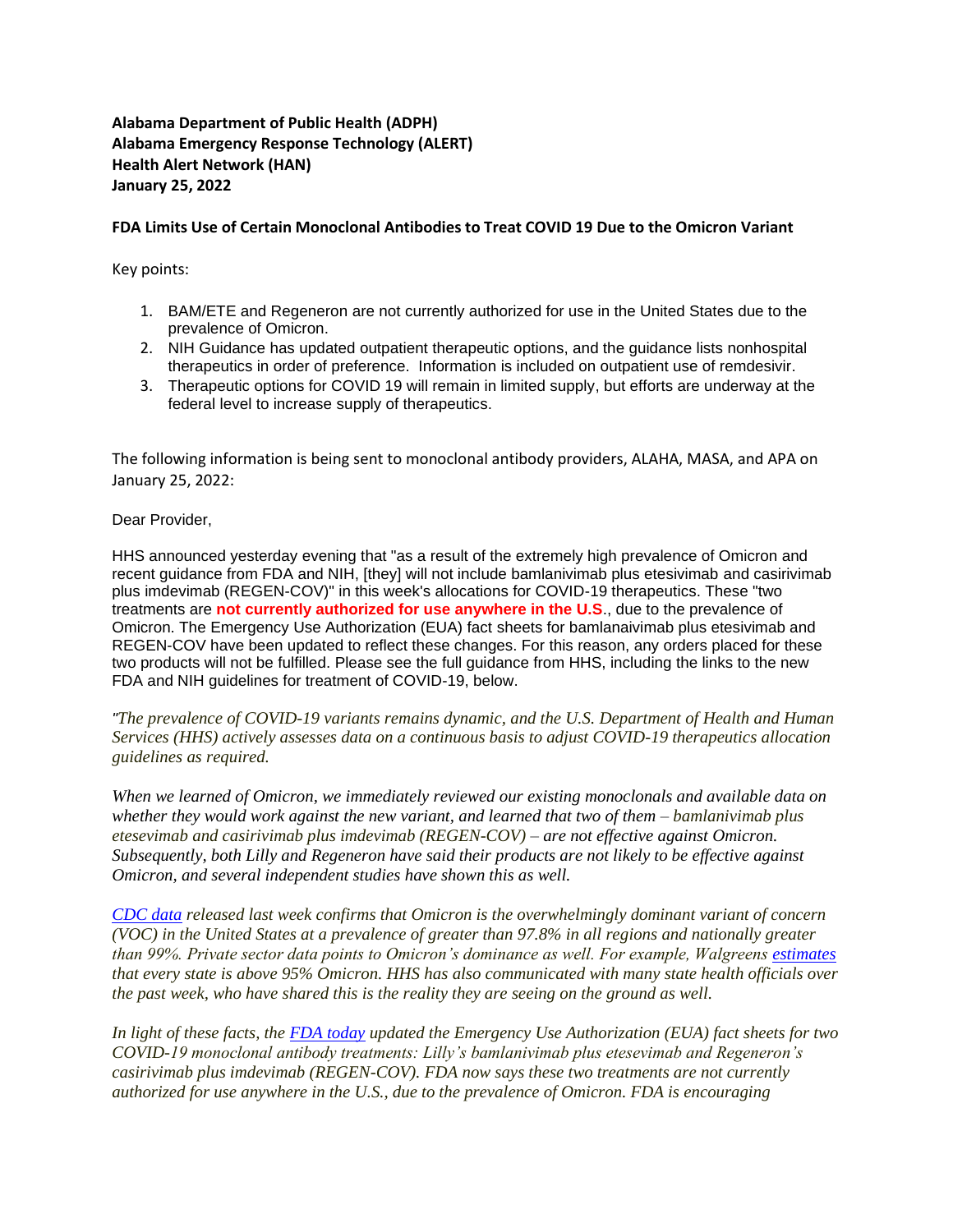*healthcare providers to choose authorized treatment options with activity against circulating variants in their state, territory, or U.S. jurisdiction. This follows action last week by the [National Institutes of Health](https://www.covid19treatmentguidelines.nih.gov/therapies/statement-on-therapies-for-high-risk-nonhospitalized-patients/)  [\(NIH\) to update its clinical guidelines](https://www.covid19treatmentguidelines.nih.gov/therapies/statement-on-therapies-for-high-risk-nonhospitalized-patients/) to recommend against the use of bamlanivimab plus etesevimab and casirivimab plus imdevimab (REGEN-COV) at this time.*

*As a result of the extremely high prevalence of Omicron and recent guidance from FDA and NIH, we will not include bamlanivimab plus etesevimab and casirivimab plus imdevimab (REGEN-COV) in today's allocations for COVID-19 therapeutics.*

*Jurisdictions, providers and patients should be aware that we have more treatments that do work against Omicron available than ever before, including oral and IV antivirals in addition to the GSK/Vir monoclonal antibody (Sotrovimab). Sotrovimab, Evusheld, Paxlovid and Molnupiravir are included in today's allocations; attached are the jurisdiction-by-jurisdiction allocated amounts.*

*We are committed to making sure that, if Americans get sick with COVID-19, they are offered treatments that work. It is critically important we are giving effective therapies to patients, and HHS will continue to provide effective treatments to states at no cost."*

- For information on where to find the oral antivirals, Paxlovid and molnupiravir, and the pre-exposure prophylaxis monoclonal product, Evusheld, visit the HHS COVID-19 Therapeutics Locator Tool at: [https://covid-19-therapeutics-locator-dhhs.hub.arcgis.com/.](https://covid-19-therapeutics-locator-dhhs.hub.arcgis.com/)
- If you are interested in becoming a provider for the long acting monoclonal antibody for pre-exposure prophylaxis, Evusheld, please email [pharmacy@adph.state.al.us](mailto:pharmacy@adph.state.al.us) with the following information: Facility name, facility address, facility county, contact name, contact email, contact phone number, and capacity (# of courses requesting, minimum of 24 courses).

## **For additional information:**

<https://www.covid19treatmentguidelines.nih.gov/about-the-guidelines/whats-new/>

[https://www.covid19treatmentguidelines.nih.gov/therapies/statement-on-therapies-for-high-risk](https://www.covid19treatmentguidelines.nih.gov/therapies/statement-on-therapies-for-high-risk-nonhospitalized-patients/)[nonhospitalized-patients/](https://www.covid19treatmentguidelines.nih.gov/therapies/statement-on-therapies-for-high-risk-nonhospitalized-patients/)

## **PDF of New England Journal Article Regarding Remdesivir**

<https://www.nejm.org/doi/pdf/10.1056/NEJMoa2116846?articleTools=true>

## **FDA Fact Sheets:**

Bamlanivimab/etesevimab (Eli Lilly) <https://www.fda.gov/media/145802/download>

Casirivimab/imdevimab (REGEN-COV/Regeneron <https://www.fda.gov/media/145611/download>

Sotrovimab (Xevudy/GlaxoSmithKline), <https://www.fda.gov/media/149534/download>